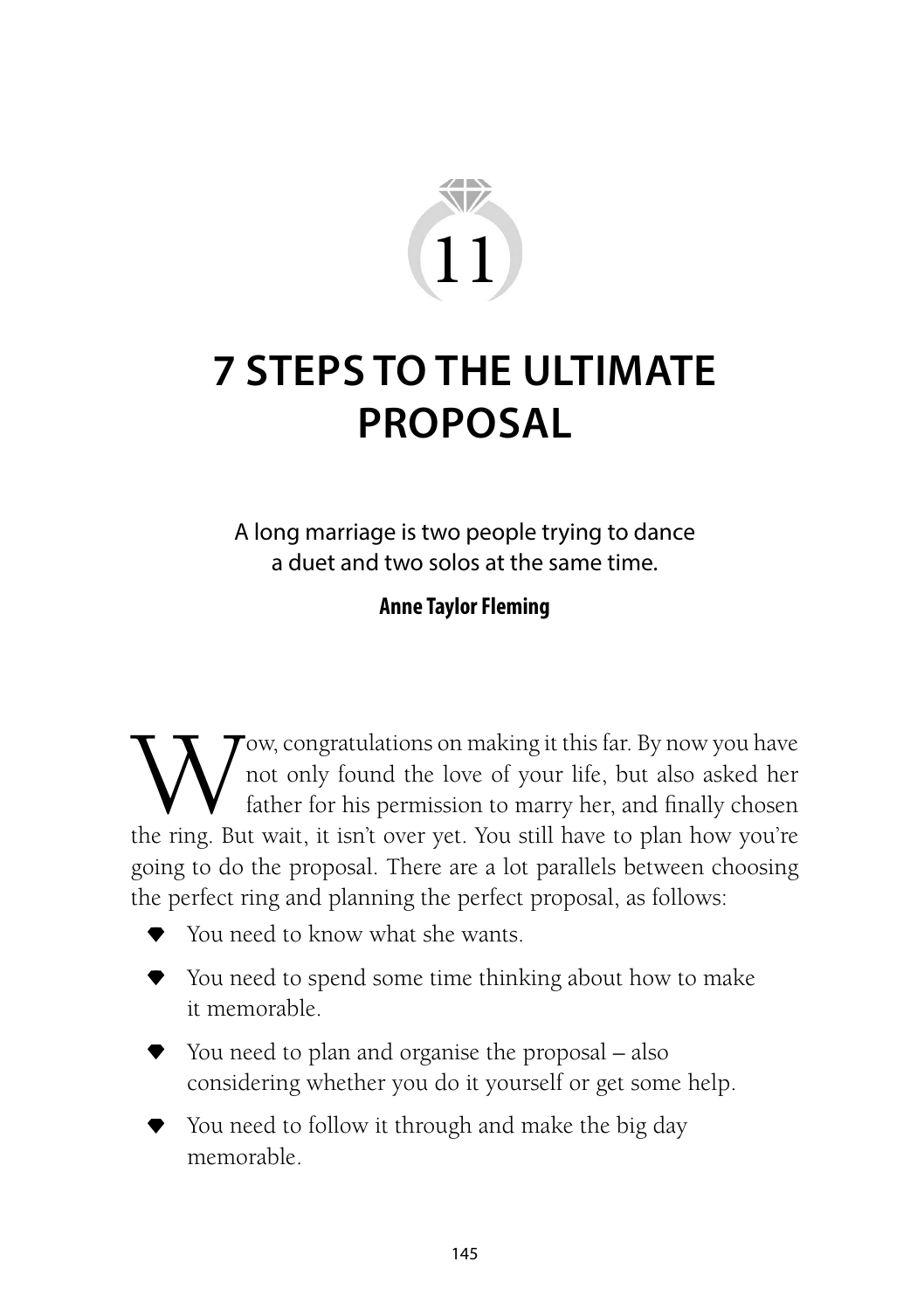#### *Rock Her World*

An important tip to keep in mind is that you need to rehearse what you're going to do and say. A survey by *Men's Health* and The Knot.com found that 68 per cent of women remember what was said during the proposal, so practise ahead of time.

In my experience, most women know that a proposal is coming – after all, you've probably been subtly picking her brain a bit about her ring preference. What is important, however, is not that she knew it was coming but that you make it memorable. When she is retelling the story later to all her girlfriends, I can guarantee you what she will be focusing on is how you made it magical.

If possible, it is a great idea to organise a photographer, to capture your special moment. Few people think to organise this, but it is something that you will be amazed at later. The raw emotion that emerges when being proposed to for the first time is truly beautiful to witness.

In this chapter, I take you through some aspects of the proposal to help you get your creative juice flowing.

# **WHAT SORT OF PROPOSAL WILL SHE LIKE?**

A big part of planning a memorable proposal is thinking about the kind of proposal your partner would prefer. Consider the following options:

- *Beach:* If you both love spending time at the beach, a beach proposal is sure to be a hit. Plan a romantic walk along the beach, and perhaps arrange for a bottle of champagne on ice to be half buried in the sand, with a special message written on the beach, just for her.
- *City:* If she is a city girl, maybe she would prefer a romantic dinner, followed by a walk up to a scenic lookout over the city. Try to pick your spot beforehand – ideally somewhere not so crowded so you can have a bit more privacy. Unlike the movies, I find most ladies prefer the private intimate setting where they can take it all in.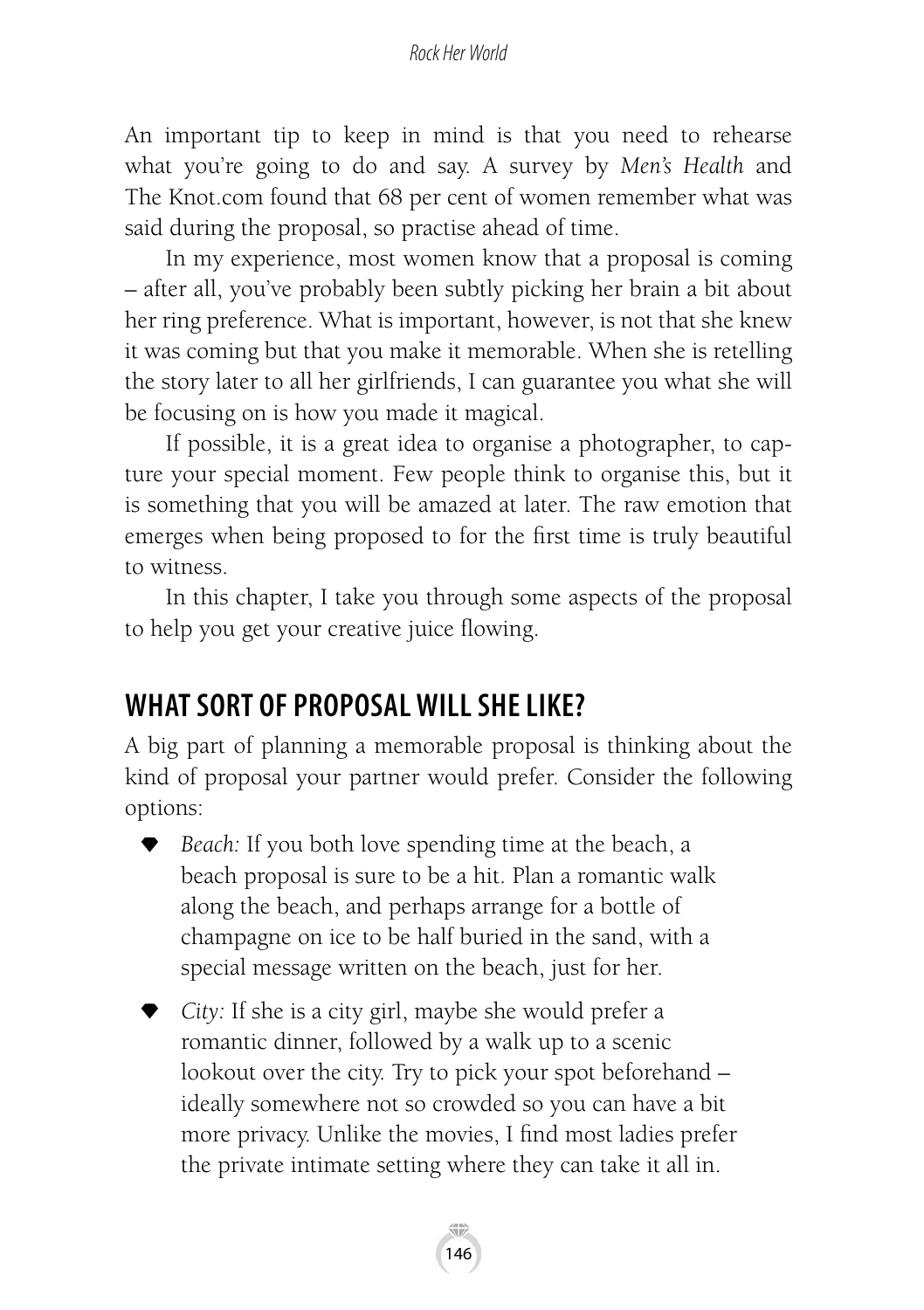#### Karl Schwantes

The last thing you want is a distraction as you prepare to ask her to marry you.

- *Nature:* Does she like the outdoors and/or camping? A proposal in this sort of environment is perfect for the lady who loves going with you on nature walks or off the beaten track. But with this setting it's particularly important to plan with the weather in mind. If it doesn't come off the first time you plan it, don't stress and ruin the moment, just enjoy it and plan another day. Or, alternatively, if you have gone past the point of no return, do it anyway and have a laugh about it later.
- *Going away for a romantic weekend:* If your partner has been busy at work, maybe a weekend getaway might be just what the doctor ordered. Using the themes outlined in the preceding points, plan a special weekend away. If you plan it well enough, you may even be able to get the venue where you're staying to help with planning and facilitating the occasion. Whether it's rose petals on the bed as you arrive (or cleverly placed there while you're away at dinner), the little extra effort is sure to be a hit.
- *Travelling abroad:* If time and money permit, and your future fiancée loves travelling, this could be a great option. Again, think of a destination she would love to travel to, and think about where and when you are going to propose. If your partner hates the cold, for example, planning a ski trip is probably not going to produce the most memorable outcome. If you are thinking about an overseas holiday, just make sure you have the right overseas jewellery travel insurance – covered in chapter 12.

Another tip: try planning the proposal on your birthday instead of hers. That way she really won't see it coming.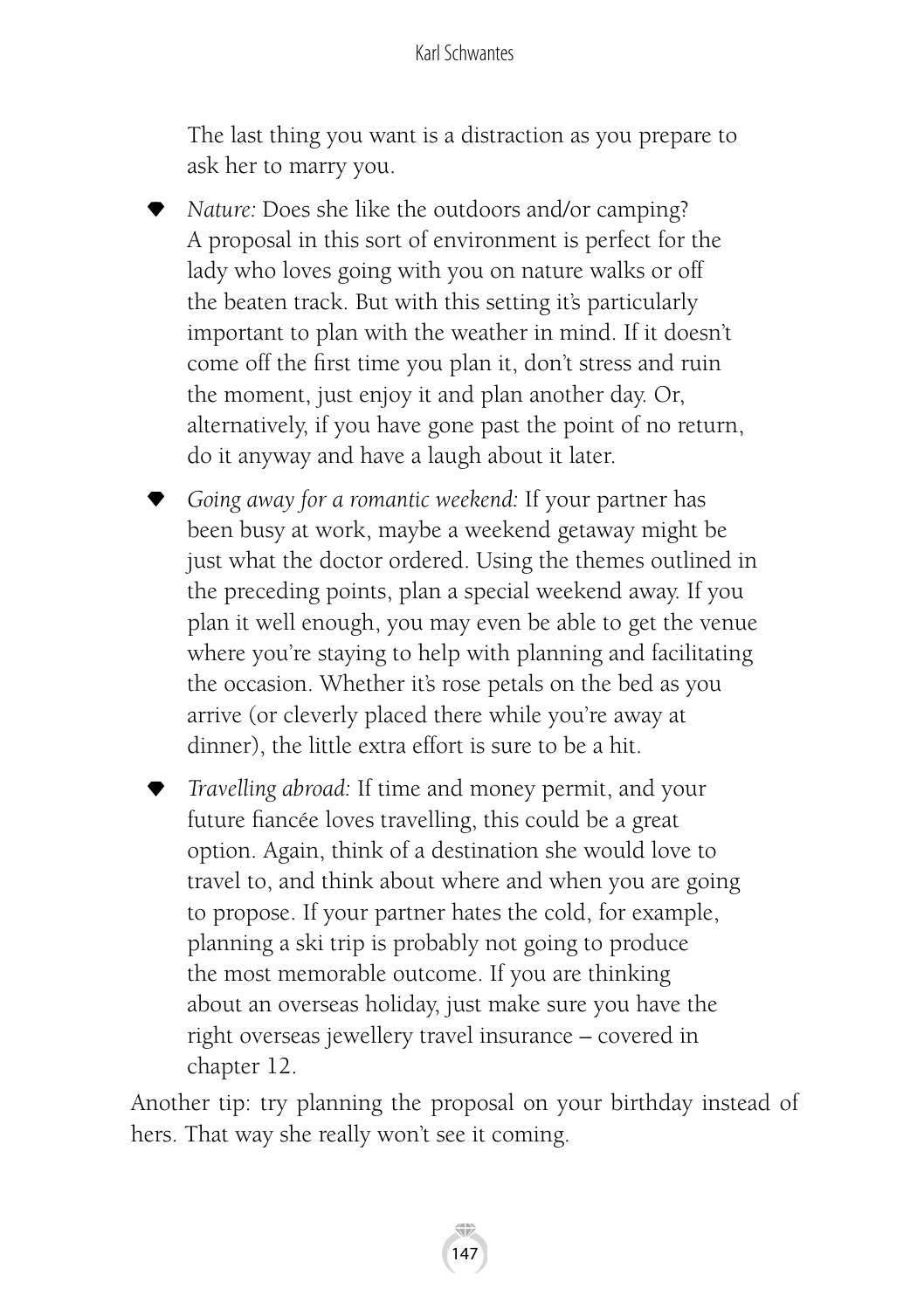Although you should try to plan an original proposal, it doesn't need to be a big Hollywood production. It can be something simple but really special – like using your 'best friend' house pet to bring in the ring at the right moment. Just a word of caution: you might want to rehearse this with a few doggie treats to make sure they don't run off and bury the ring in the garden.

## **Expert proposal-planning tips from Pitch & Woo**

*I chatted with Jonathan Krywicki, the founder of Pitch & Woo, a bespoke proposal-planning business. He provided me with some tips from their DIY marriage proposal kit that is helping men all around the world craft their own pitch-perfect proposal. The following is what Jonathan shared with me.*

Courtship and the art of romancing have existed, in one form or another, since ancient times. Old-fashion chivalry included love letters, gifts, romantic songs and other tokens of admiration such as gloves and love spoons.

But if you've ever been out with friends and heard the married couples share their really ordinary proposal stories, you'll know that the tradition of wooing has waned in modern times. If you're used to being at the top of your game on a professional level, and are hoping to achieve this level of success in your personal life, investing some time and energy into a memorable proposal is a must. After all, one of the biggest questions you'll ever ask is 'Will you marry me?'

The stakes are too high for you to fail. So you need to step up to the challenge, lift your game and come up with a marriage proposal that's so mind-blowing it will leave your partner speechless.

At Pitch & Woo, we believe there are seven key steps that you need to focus on that will set you on the right path to creating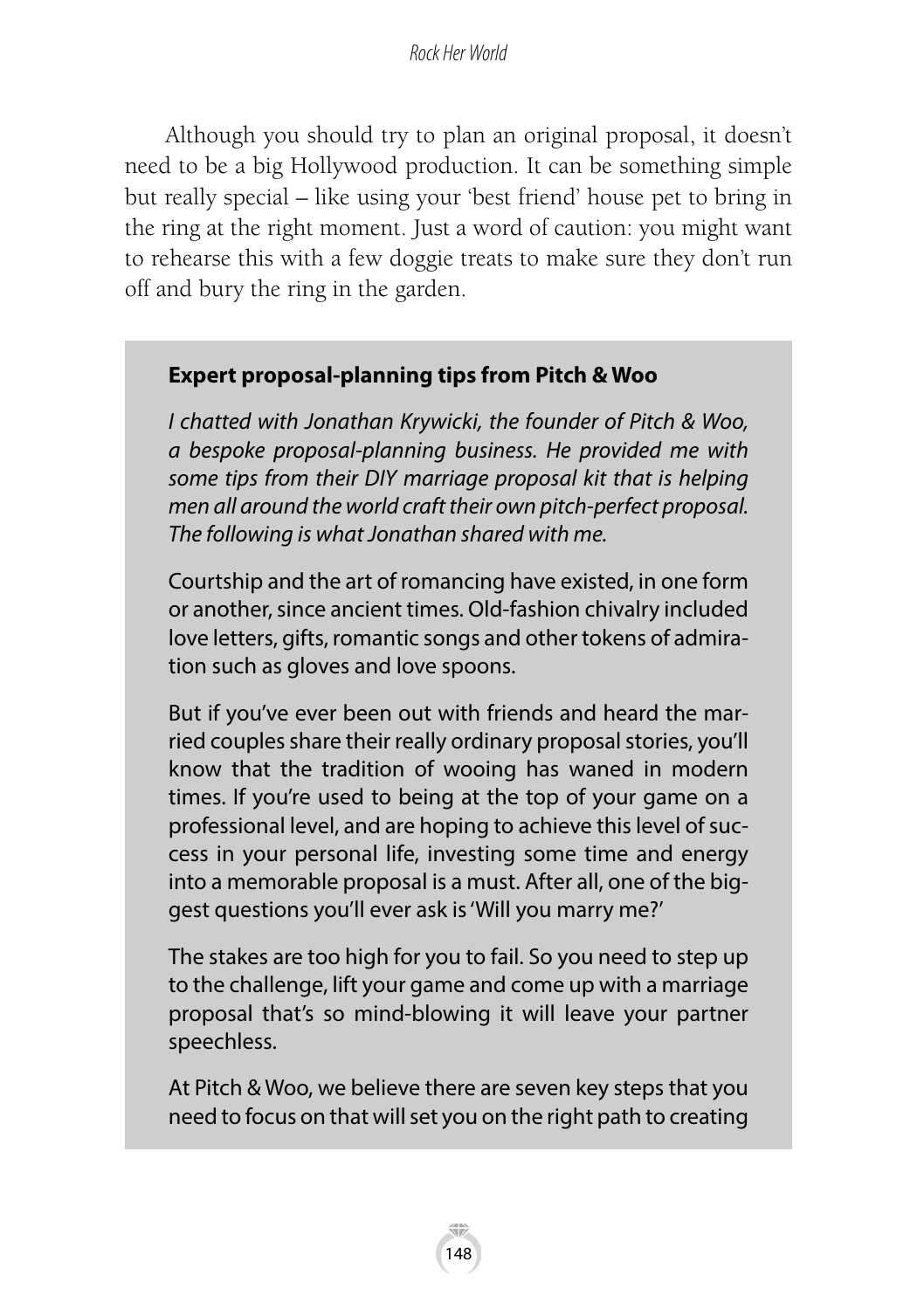your own truly incredible marriage proposal moment. They are:

- 1 Timing: When to propose? How do you know the timing is right for you, for your partner and for your relationship?
- 2 Expectations: The fairytale moment what would your partner expect from a proposal and how can you tune in to this and ensure your proposal does not disappoint her?
- 3 Ideas: Where do you start? Begin with the end in mind and work backwards to develop your central theme.
- 4 Planning: Bringing it all together. Where do you start with the planning? How do you build suspense and focus on the detail? What about engaging the various senses to create an as immersive proposal as possible?
- 5 Assistance: Co-ordinating the day. Depending on how involved your proposal is, you may need assistance on the day to bring all the various components together. Who can help you and how do you brief them on what to do?
- 6 Ring: Do you propose with a ring? (The rest of this book can help with this aspect!)
- 7 Enjoy: Enjoy the moment. Calm your nerves, have fun and be completely present throughout your proposal moment.

My final tip is to enjoy the journey and remember – a beautiful proposal is, indeed, a gift of a special lifelong memory. Life is too short to be boring.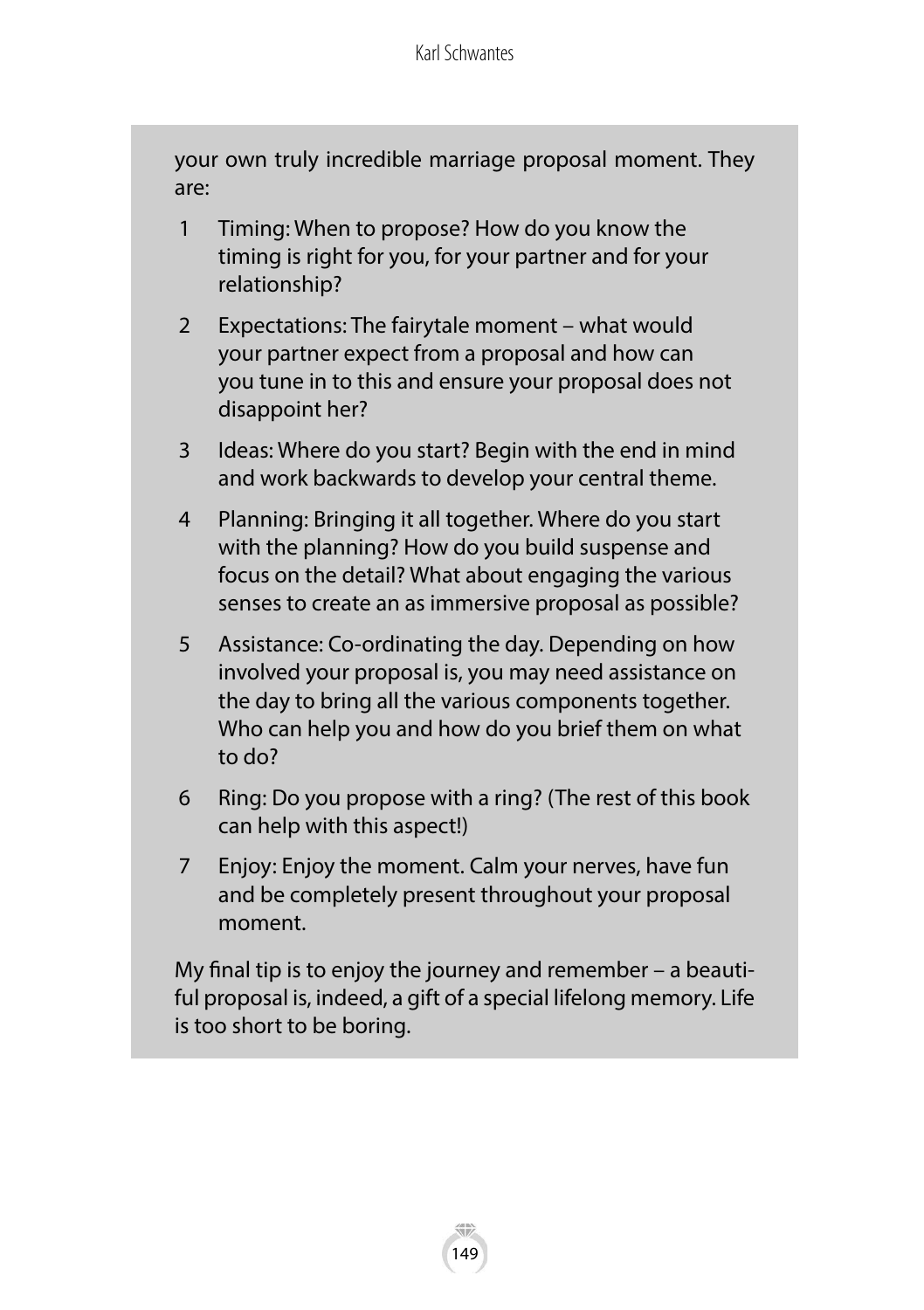# **Why winging it is usually not the best idea**

A proposal involves so many variables that can go wrong, so planning is essential. Like the old saying, 'Failing to plan, is planning to fail'. With 68 per cent of women remembering what was said during the proposal, without a proper plan in place, you are likely to forget something. This is one of those times in your life where you don't want to look back with regrets.

#### **Tom and Mary's story: Proposing!**

Armed with the ring in his pocket, Tom sets out to plan a beautiful proposal for Mary – something that is unique and that they will both remember always. But what to do? Proposing at dinner has been done before. A proposal in front of the family? From previous discussions he knew she wouldn't like that. It had to be something special and private. Then it hit him – why not do it from a hot air balloon? After a few initial calls, it became clear to Tom that most hot air balloons carry up to nine passengers. That meant this still wasn't going to be the experience that Tom was after, so he kept looking. Then he managed to find a hot air balloon pilot who was willing to take just the two of them up. It would be completely private and special and romantic.

## *Preparing for the morning*

In order to get the best balloon ride, Tom and Mary had to get ready at sunrise. (This is the perfect time for the balloons, because the air is still.) Every weather forecast pointed to a glorious day; however, upon arriving at the take-off site, the balloon pilot informed Tom that it was too windy to take off. Tom's heart sunk – all his preparation for a magic proposal wouldn't come off. Then a stroke of luck happened: the wind dropped down as quickly as it had picked up, and they were ready to take off.